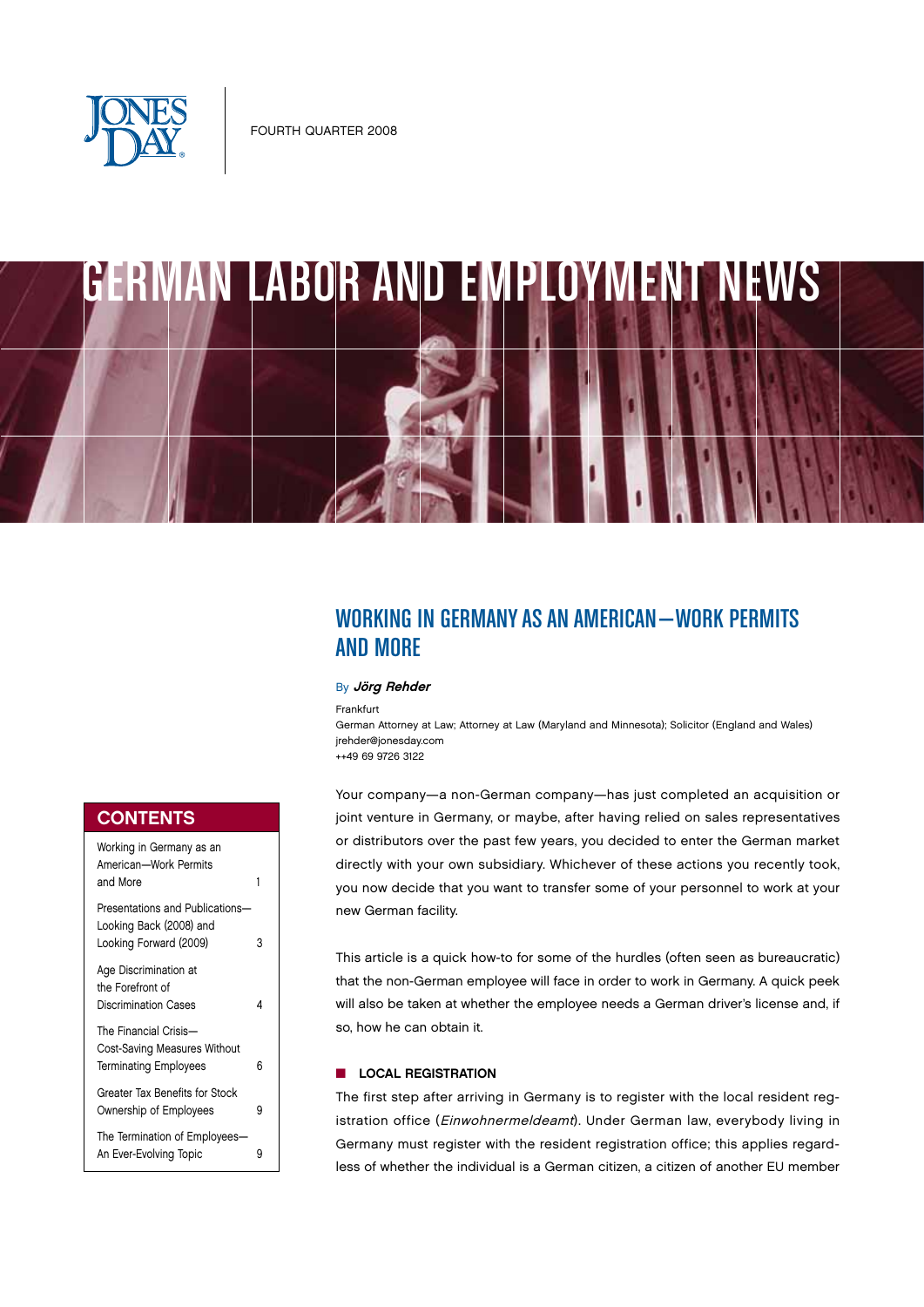

Because Germans and citizens from other EU member states take priority over Americans in filling jobs in Germany, the local labor office will review whether there is an individual from these countries who can fill the job the American wishes to take.

state, or from outside the EU. To complete the registration (a simple procedure), the applicant must (i) appear personally at the local registration office, (ii) fill out a short form (essentially setting forth his name, local address (this may initially be a hotel; the address of the place of work is generally not used, since it will not be in a residential area), marital status, religion, etc.), and (iii) present an acceptable form of identification (generally a passport).

#### **N** RESIDENCE PERMIT/WORK PERMIT

Except for citizens of EU member states (not including certain eastern and southern European countries that became member states only as of 2004 or 2007, e.g., Bulgaria, Hungary, Latvia, Poland, and Romania), foreigners who wish to work in Germany must obtain a residence and work permit. Citizens from a few "privileged" countries (e.g., the United States, Canada, Japan, and Australia) may apply for the residence and work permit only after entering Germany (although they cannot commence working until the work permit has been issued), but most applicants must apply for the permits *prior* to entering Germany by filing an application with the respective German embassy in the applicant's country of residence. This article will focus only on Americans wishing to work in Germany.

For those working in the corporate world, there are essentially two types of resident permits that permit the applicant to work in Germany—a residence permit to engage in work (Aufenthaltserlaubnis zur Ausübung einer Beschäftigung) or a settlement permit (Niederlassungserlaubnis).

A residence permit to engage in work—a temporary permit (generally for one to three years with the possibility of extension)—is issued in conjunction with the Foreigners' Office and the local labor office. Because Germans and citizens from other EU member states take priority over Americans in filling jobs in Germany, the local labor office will review whether there is an individual from these countries who can fill the job the American wishes to take.

The employer will need to provide the local labor office with information about the open position, the pay, and the general working conditions. If the labor office should conclude that hiring an American will actually be taking a job away from an EU citizen, the labor office can reject the work permit application. The local labor agency will generally look for a suitable EU candidate for six weeks to three months; during this period, the work permit application will be on hold. An American being transferred to a German company should submit evidence to the local labor office that he is uniquely qualified for the position because he not only has the requisite education and experience but is also extremely familiar with the company due to his experience in the United States. Unless an EU citizen can demonstrate a background essentially identical to the American's, it would simply take too long to bring the EU citizen's skill level up to that of the American applicant.

The second form of work permit is a settlement permit. This is a permanent permit, and as a result, the standards are more stringent for this form of permit than for the residence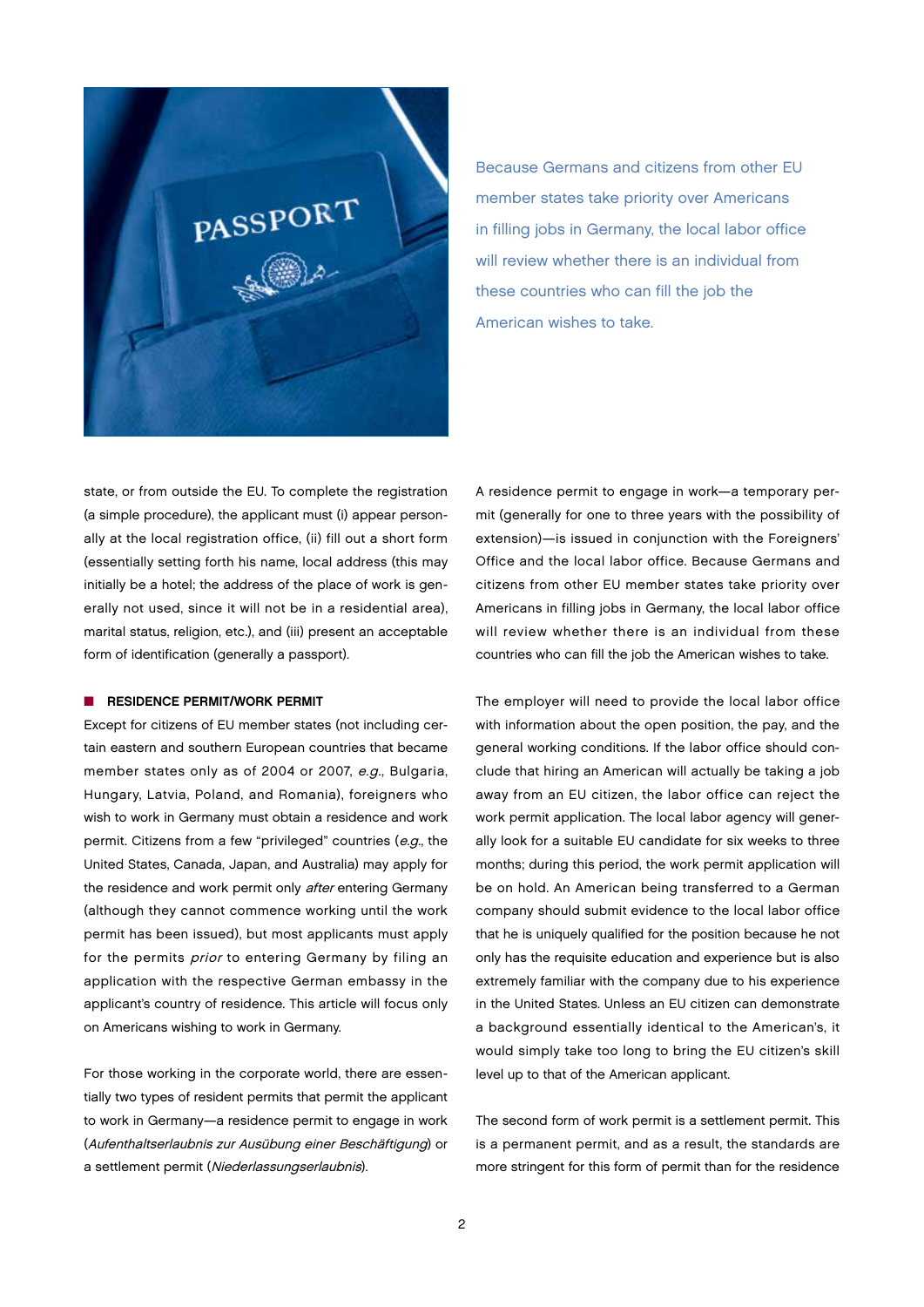# PRESENTATIONS AND PUBLICATIONS— LOOKING BACK (2008) AND LOOKING FORWARD (2009)

## **N** LOOKING BACK

The February 2008 edition of the professional journal Arbeit und Arbeitsrecht (Labor and Labor Law) included an article edited by Friederike Göbbels; the article reviewed a book entitled Nutzung betrieblicher E-Mailund Intranet-Systeme für gewerkschaftliche Zwecke (Use of a Company's Email and Intranet Systems for Trade Union Purposes). The book provides practical advice to employers on protecting themselves against trade union actions that use a company's electronic communications system.

As one of several Europe-based Jones Day contributors, Georg Mikes submitted an article on company pensions in Germany within the context of European mergers and acquisitions. The article was published in PLC Crossborder Quarterly in April 2008.

In May 2008 Jörg Rehder cotaught a course at the University of Applied Science Würzburg-Schweinfurt entitled "Private Equity and Mergers & Acquisitions in Germany," with a focus on the employment-law aspects of such transactions.

On October 7, 2008, Friederike Göbbels and Georg Mikes gave presentations in London on German company pension laws.

Jörg Rehder published an article entitled "Business Visas for the United States" in the American Chamber of Commerce in Germany's Yearbook 2009. The Yearbook was published in November 2008.

### **n** LOOKING FORWARD

The business magazine *Capital* interviewed Friederike Göbbels regarding the reasonableness of managers' compensation and possible methods of reducing compensation in times of financial crisis. The article will appear early in 2009.

On April 4, 2009, Georg Mikes will give a seminar in Frankfurt on labor and employment aspects of company pensions. The seminar is sponsored by Forum Institut für Management.

In April 2009 Jörg Rehder will coteach a course at the University of Applied Science Würzburg-Schweinfurt entitled "Private Equity and Mergers & Acquisitions in Germany," with a focus on the employment-law aspects of such transactions.

On May 25 and 26, 2009, Georg Mikes will give a presentation in London on labor and employment aspects of company pensions as part of a conference sponsored by IPEBLA (the International Pension and Employee Benefits Lawyers Association).

permit to engage in work. Essentially, the employee needs to be able to evidence that he is either (i) a scientist with recognized and unique qualifications, (ii) a professor at a university or a school of applied science, (iii) a researcher, or (iv) an executive who has specialized skills and who earns at least €88,000 (equal to approximately US\$110,000); this threshold amount was reduced to €63,600 (approximately US\$81,000) as of January 1, 2009.

Focusing on (iv), the Foreigners' Office will want to see evidence that the salary exceeds the above-mentioned threshold (either in the form of an employment agreement or written confirmation from the employer), as well as evidence of the executive's specialized skills. It is also

important to submit a resume setting forth the applicant's education and experience and to explain to the Foreigners' Office why this particular individual is being transferred to Germany; important in this regard is the corporate level at which the employee will be hired, the decision-making authority he has in terms of personnel and financial matters, the number of employees he will be supervising, and whether he has the authority to enter into binding transactions on behalf of the company. The answer to these questions, as well as the salary level, will determine whether the applicant will be approved for a settlement permit. Once the applicant has submitted complete information, it generally takes the Foreigners' Office one to two months to render a decision.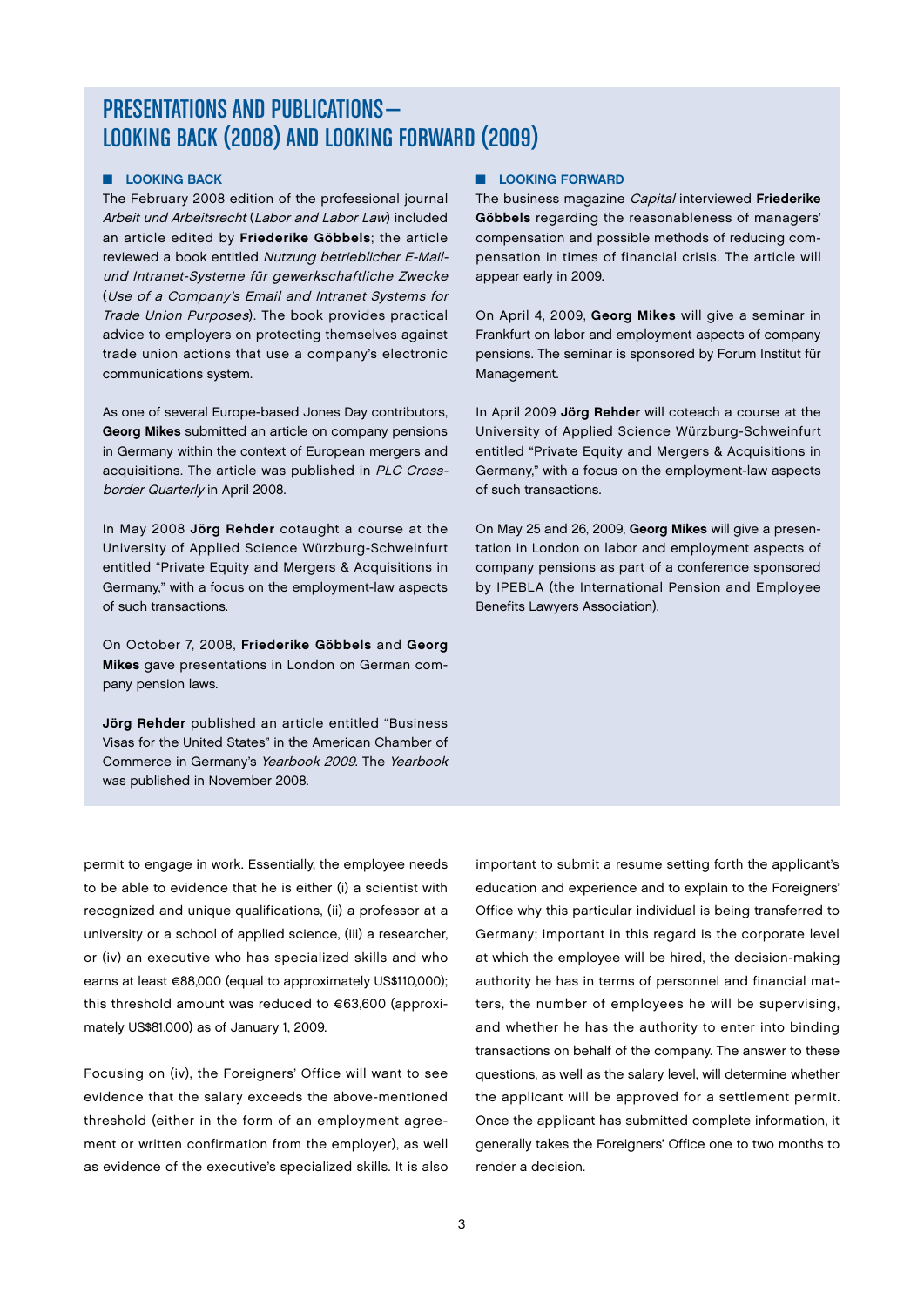### **n** DRIVER'S LICENSE

The American will be able to drive in Germany with his U.S. driver's license for six months (or, depending on the situation, for up to one year). If he intends to stay in Germany for longer than one year, he will need to obtain a German driver's license within six months of becoming registered with the local resident registration office. The extent to which the privileges granted by a U.S. driver's license may be recognized in Germany depends on the state in which the U.S. license was issued and, possibly, the German state in which the employee will be residing. Though this is still a work in progress, the American Chamber of Commerce in Germany has been instrumental in getting U.S. driver's licenses from many states recognized in Germany. The American Chamber of Commerce's web site—www. amcham.de/location-germany/drivers-license.htm—is an excellent source of information as to whether a particular U.S. driver's license may be recognized in Germany.

Once all of this has been completed, the American can look forward to confronting the United States–Germany Double Taxation Treaty for income tax purposes … good luck!

# AGE DISCRIMINATION AT THE FOREFRONT OF DISCRIMINATION CASES

#### By Friederike Göbbels

Munich

German Attorney at Law; Certified Labor and Employment Lawyer fgoebbels@jonesday.com ++49 89 20 60 42 200

As was surmised by experts, the enactment of Germany's Equal Treatment Act caused age discrimination to move to the forefront of discrimination actions. The following conclusions can be reached from court decisions to date.

## MINIMUM AGE TO CALCULATE TERMINATION NOTICE **PERIODS**

Under German statutory law, an employee's years of service with the employer are determinative for calculating the minimum statutory notice period for terminations. The longer the employee has worked, the longer the employer's minimum notice period must be before a termination may become effective; e.g., if the employee has been

with the employer for at least two years, the employer must observe a termination notice period of at least one month; if the employee has at least eight years of service, the employer must observe a termination notice period of at least three months; and if the employee has at least 20 years of service, the employer must observe a termination notice period of at least seven months. The statute adds, however, that any years of service accumulated before the employee reaches the age of 25 shall not be included in calculating the years of service. A court of appeals held that this constituted age discrimination, and accordingly it ignored this statutory provision. For a complete discussion of this decision, see "Can a Young Employee Claim Age Discrimination? In Germany—Yes" in German Labor and Employment News, Quarter 4, 2007.

A different court of appeals brought a case with the identical issue before the European Court of Justice, which will determine whether the above-referenced statutory clause is indeed a form of age discrimination or whether this clause can be justified by an employer's compelling reason to have a flexible workforce. But while the European Court of Justice has not yet opined on this issue, a third court of appeals in Germany followed the decision of the first court of appeals; i.e., it held that (i) the matter does not need to be presented to the European Court of Justice, and (ii) the statutory clause is a form of age discrimination and thus is not to be observed when calculating the minimum notice period to be observed.

## $\blacksquare$  MINIMUM AGE PURSUANT TO THE COMPANY Pension Act

Our article "Are Younger Employees the Victim of Age Discrimination Because of the Age Threshold Set Forth in the Company Pension Improvement Act?" in German Labor and Employment News, Quarter 2, 2008, discussed a court of appeals' decision dated January 18, 2008. This decision confirmed that the provisions dealing with age in the Company Pension Act are justified. Specifically, vested interest may accrue only after the employee reaches a certain age. (Prior to January 1, 2001, this age threshold was set at 35; it was reduced to 25 as of January 1, 2009.) This is so that employers are not significantly deterred from offering a company pension. The fact that younger employees are disadvantaged by the relative seniority that an employee must accumulate before he is eligible for a company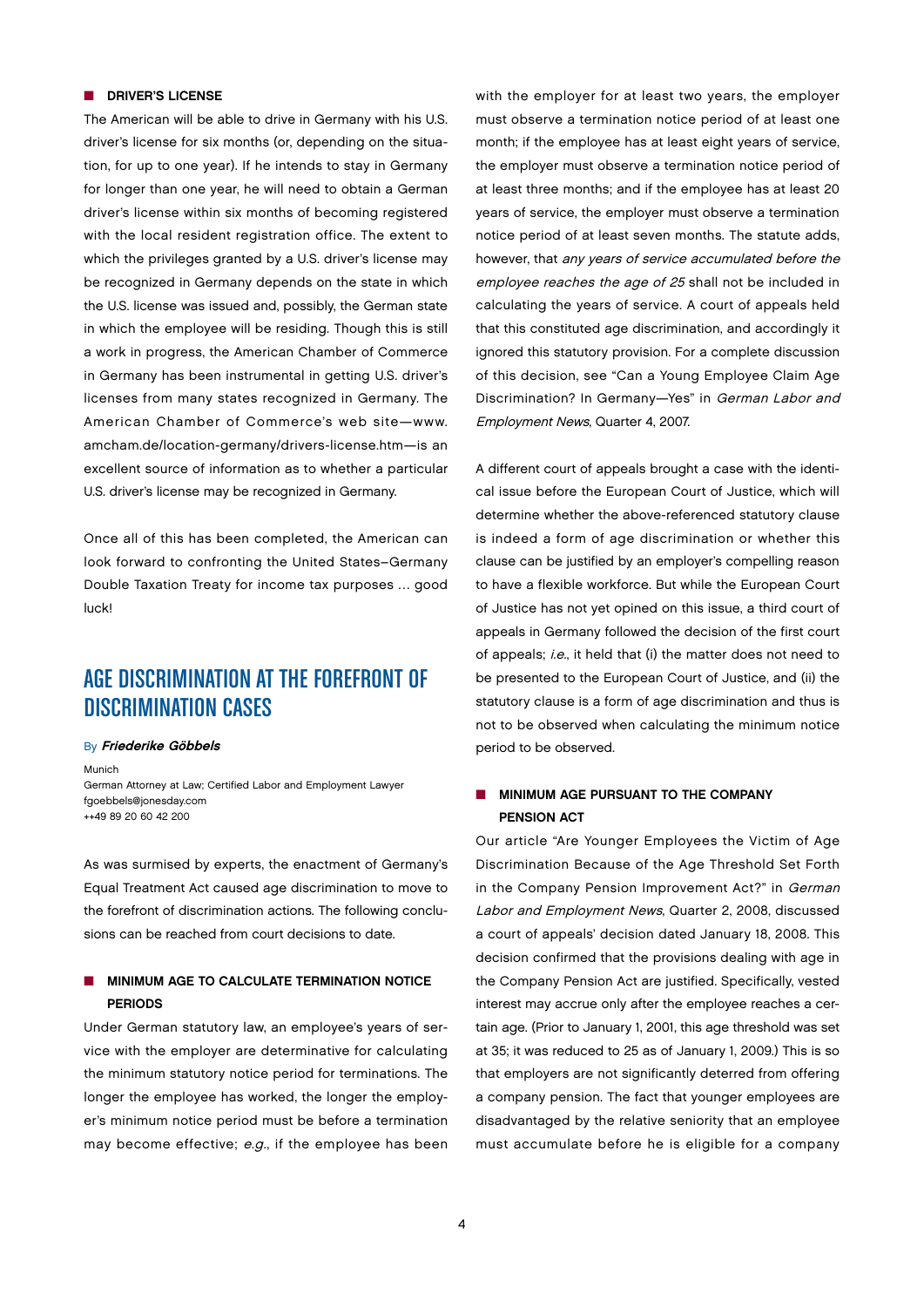

German statutory law expressly permits an employer to maintain a "balanced" workforce, in terms of age, when going through a social selection process.

pension is justified by the fact that younger employees still have plenty of opportunities to build a nest egg before retiring.

### **NO PAY SCALE BASED ON AGE**

The Federal Collective Bargaining Agreement for Public Employees staggers its payment scheme based on age; i.e., the older the employee, the higher the salary. The years of service worked are irrelevant. A labor court of appeals held that the collective bargaining agreement's payment scheme based purely on age constitutes an impermissible form of age discrimination against younger employees. Based on this ruling, a 39-year-old's basic salary was increased to the salary for the oldest employees (those at least 47 years old). It is assumed that this decision will be appealed because of the severe financial impact it may have in the future.

## **N** LOWER PAYMENTS PURSUANT TO A SOCIAL PLAN FOR Older Employees

If a company with a works council intends to engage in a mass layoff, the employer must negotiate a "social plan" with the works council. The social plan sets forth the level of financial compensation the employer must pay the employees for the loss of their jobs. Often, the older employees will receive somewhat higher payments than the younger employees, with the proviso that the compensation received under the social plan by employees who are relatively close to retirement age (i.e., at least 60 years old) will be relatively low (the reason being that these employees do not need a large severance package, since they will be receiving a pension in the not too distant future). A court of appeals held that to award the employees who are relatively close to retirement age a smaller severance package is not a form of age discrimination. To recognize age in this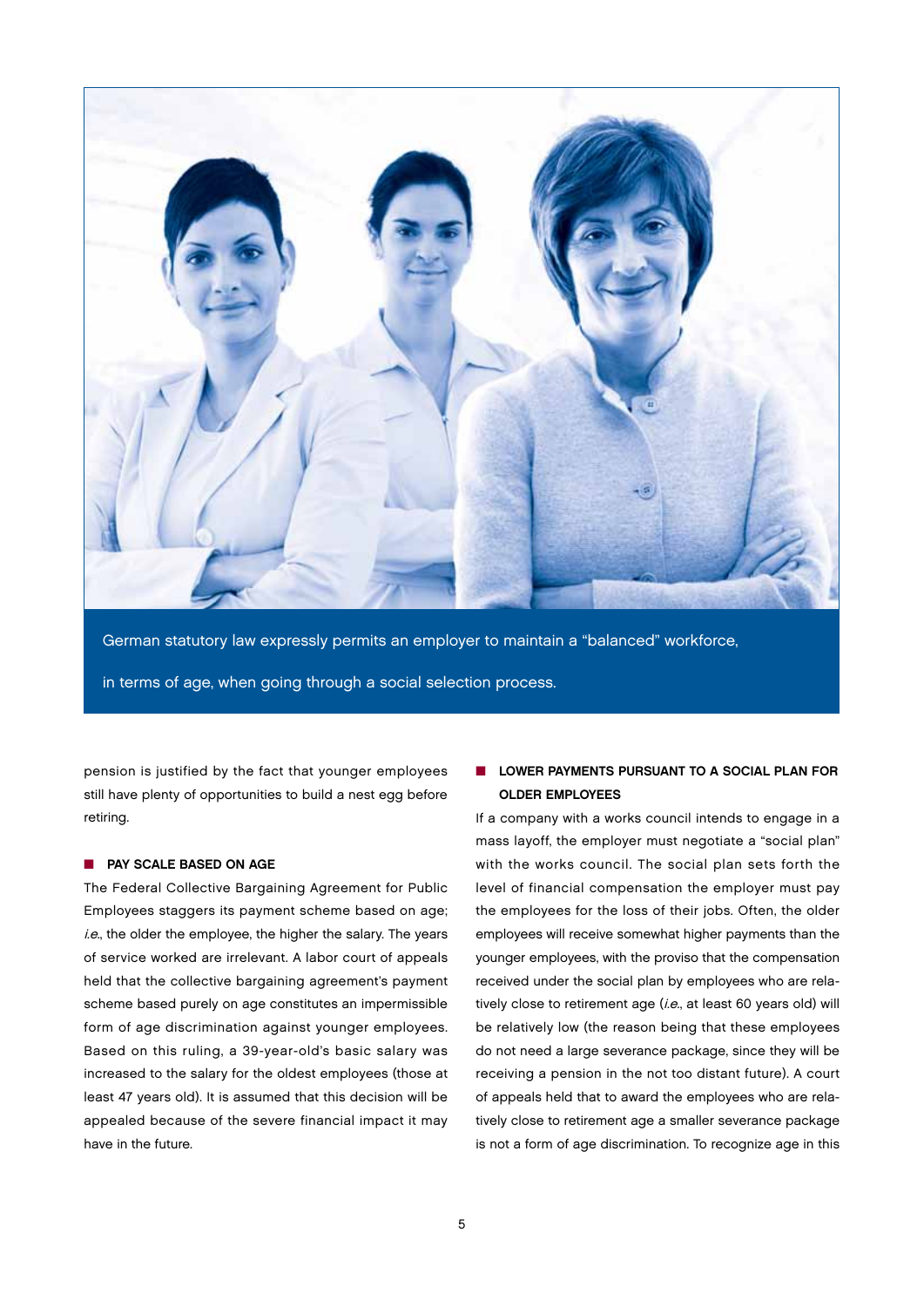regard was held to be in line with the General Equal Treatment Act. In fact, the General Equal Treatment Act states that if an employee is to start receiving a statutory pension immediately after ceasing to receive unemployment benefits, that employee can be excluded from receiving any severance under the social plan. According to the labor court of appeals in the instant case, payments under the social plan are designed only to tide the employee over for some time. In general, however, it is assumed that younger employees not only will have an easier time finding a job but can also look forward to a longer career than more senior employees. As a result, the younger employees are less in need of compensation under the social plan than the more senior employees.

#### ■ AGE GROUPS FOR THE SOCIAL SELECTION PROCESS

As discussed in previous issues of German Labor and Employment News, when terminating employees for operational reasons, the employer must take the employees' ages into consideration. Generally, the older the employee, the greater protection he has against termination. The Federal Labor Court held in November 2008 that creating age groups as part of the social selection process for terminations for operational reasons does not constitute age discrimination. In that case, the employer did not compare all comparable employees (in terms of their jobs) against one another; instead, the employer first formed six age groups, each spanning 10 years, and then compared the employees within each age group against one another. The Federal Labor Court held that there were justifiable grounds for forming the age groups: doing so ensured that the employer was not required to terminate primarily the younger employees, which would have left him with a relatively old workforce. German statutory law expressly permits an employer to maintain a "balanced" workforce, in terms of age, when going through a social selection process.

The consequence is that the inherent added protection that older employees have against termination has actually been weakened to some degree. Using the same rationale, giving that added protection to older employees is also permissible in that these employees need the additional job protection because (i) they will undoubtedly have a more difficult time finding a job than younger employees, and (ii) the added protection they have in terms of age is only one of four factors (the other factors being years of service, number of dependents living at home, and whether they are disabled)—which means the age factor is not given a disproportionate amount of consideration.

# THE FINANCIAL CRISIS—COST-SAVING MEASURES WITHOUT TERMINATING EMPLOYEES

### By Jan Hufen

Munich German Attorney at Law jahufen@jonesday.com ++49 89 20 60 42 200

The current financial crisis is forcing companies to continue to focus on cost-saving measures, one of which is reducing employee wages. Fortunately, the cost of wages can be reduced without terminating any employees. This article will look at the difference between taking time off, imposing company holidays, releasing employees, and introducing reduced hours in the workplace.

## **n** PERMITTING VS. COMPELLING EMPLOYEES TO TAKE Time Off

Many employees in Germany have working time accounts, meaning they are able to bank overtime hours or take vacation days without impacting their compensation. The employee may make additions (through overtime) or subtractions (through use of vacation days) from this account. Though reducing banked hours on an account will not lead to a direct savings for the employer, if the work levels are low for a certain time period, it makes sense for employees to reduce their banked hours during that period, since the employees would not be able to engage in productive work anyway.

If the working time account agreement does not include specific provisions stating otherwise, it is within the employer's reasonable discretion to require employees to reduce their accounts during slow periods. Even if the working time account agreement sets forth the parameters as to when employees' accounts must be reduced, the employer has greater discretion in this regard than when, for example, unilaterally requiring employees to take vacation days during a slow period. One word of caution: If a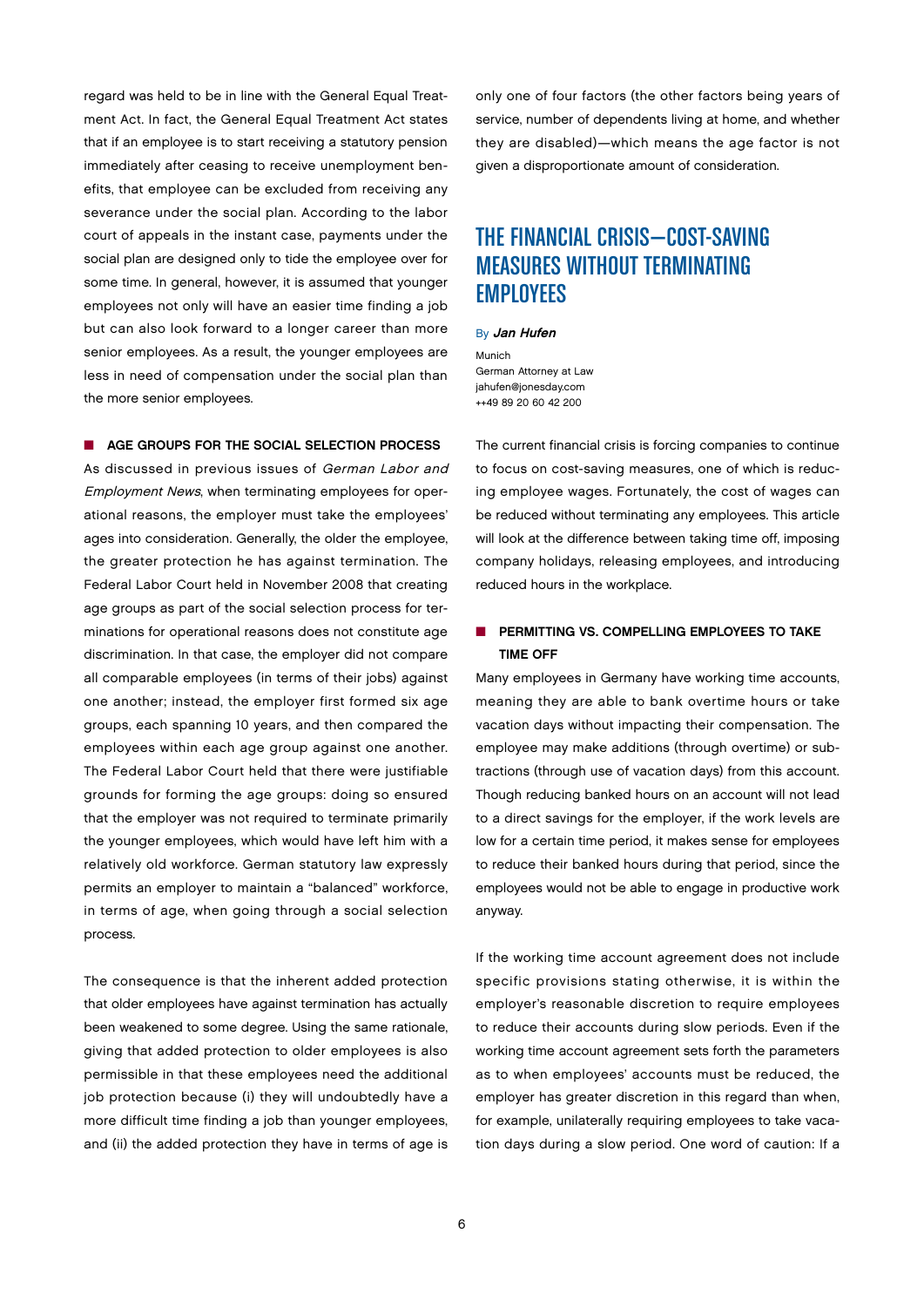particular employee's working time account falls below zero as a result of taking time off, the employee still has full claim to his vacation.

### $\blacksquare$  COMPELLING EMPLOYEES TO TAKE VACATION DAYS

In Germany, nearly all of a company's employees may essentially take their vacations simultaneously; this is referred to as a "company vacation period." This is often a cost-saving measure for the company because it allows the company to essentially be shut down for a couple of weeks rather than continue to operate at a reduced rate. If a company does not have a works council, however, the employer can unilaterally impose a company vacation period only if (i) there is a compelling reason for the introduction of such a vacation, and (ii) the employer balances the company's interests against those of the employees as to when it is most convenient for them to take vacation (e.g., during school holidays). An employer's mere desire to have a company vacation period will not suffice; if, however, the company is in financial straits and a company vacation period would benefit the company from a financial

perspective, then it is quite possible that the employer may be entitled to impose a company vacation period.

Having a works council is actually advantageous when introducing a company vacation period because the works council has a right of codetermination with respect to the timing of the company vacation period. If the works council and the employer agree on the specific period, then the employer does not have to take into consideration the individual interests of each and every employee.

## $R$  RELEASE OF EMPLOYEES

An employer's unilateral release of an employee during an employment relationship requires the employer to consider the employee's interests. If, however, there is little work available for the employees during a slow period, the employer's interest will usually outweigh other interests. The employer is required to pay the regular compensation during the release period; the works council does not have a right of codetermination with respect to whether an employee may be released.

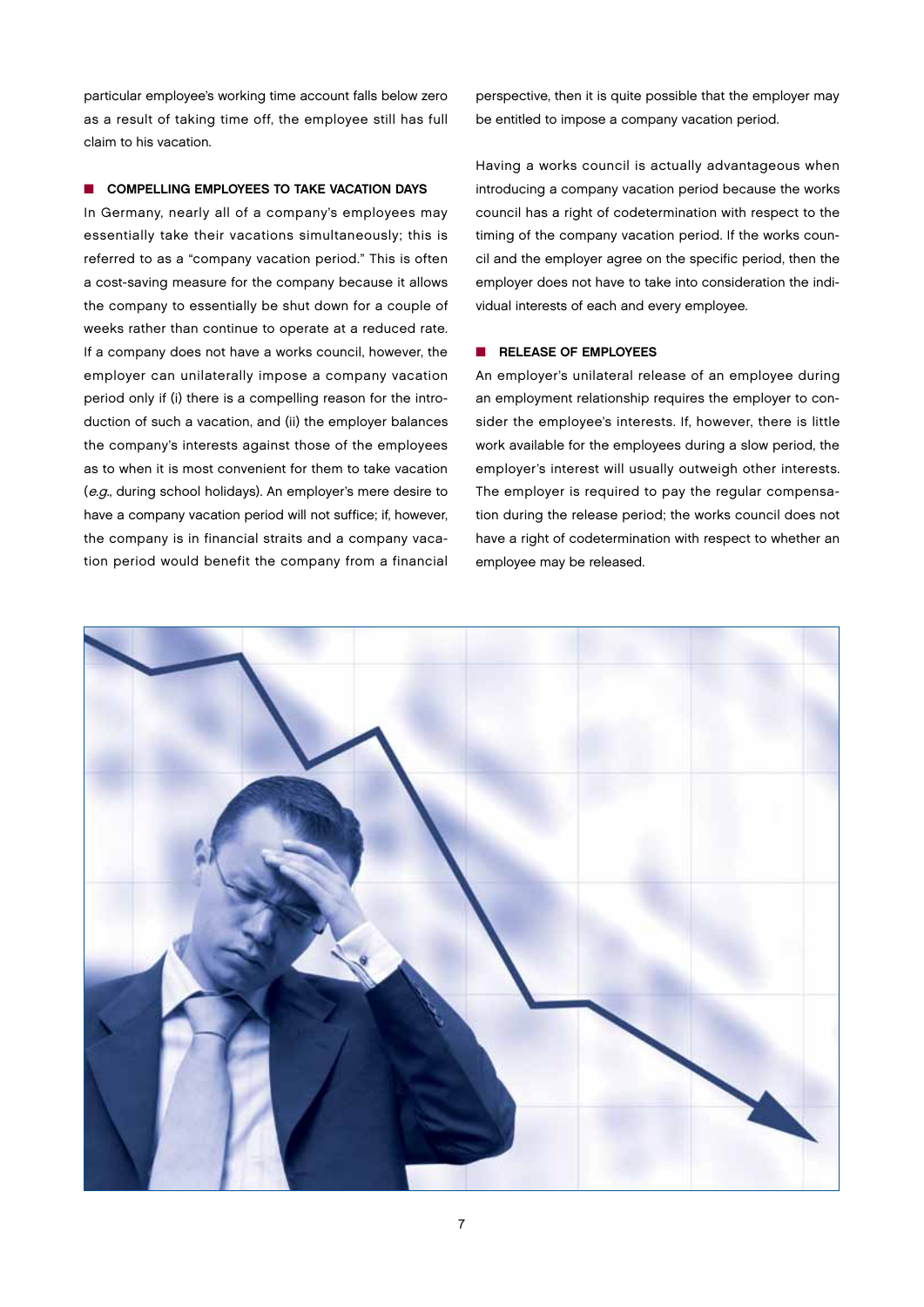Despite the current financial crisis, works councils are most prone to accept reduced working hours when the employees are eligible to have their resultant lower earnings offset by public monies. As a result, employers need to keep a close eye on when employees are eligible for this form of financial aid.

#### $\blacksquare$  REDUCED WORKING HOURS

"Reduced working hours" means a temporary reduction of the employees' normal working hours and a corresponding reduction in compensation. Though German statutory law provides for public moneys to make up for the lost compensation, the employees, of course, earn a reduced salary because they receive only 60 percent of the net difference (or 67 percent of the net difference for employees who have dependent children) from public funds.

The introduction of reduced working hours is a deviation from the general principle that an employer bears the risk of operating a company and that an employee still has a claim to his regular compensation even if not fully utilized. As a result, reduced working hours may be introduced only if a certain legal condition is satisfied: this must be with either the consent of the individual employees, authorization by the local labor office as well as collective bargaining agreements, or agreements reached with the works council.

The authorization from the local labor office is limited to a situation in which the agency does not permit the employer to engage in a mass layoff of employees within a certain period. Unless a collective bargaining agreement covers the introduction of reduced working hours, the conclusion of a works agreement is the most common method of introducing reduced working hours. The works council has a right of codetermination with respect to the duration and extent of the reduced working hours; such a works agreement is binding on the individual employees. However, despite the current financial crisis, works councils are most prone to accept reduced working hours when the employees are eligible to have their resultant lower earnings offset by public monies. As a result, employers need to keep a close eye on when employees are eligible for this form of financial aid.

There is a two-step procedure to introduce reduced working hours and the corresponding financial assistance. First, either the employer or the works council must submit to the local labor office a calculation of the reduced working hours, as well as the reasons therefor. This submission must also include the views of the works council. The local labor office then responds within a very short time period as to whether it is in agreement with the proposed reduced working hours. Only then is the second step undertaken; though the individual employees are the beneficiaries of the financial assistance, only the employer and the works council are authorized to file the request. This means it is actually the responsibility of the employer to ensure that the employees' claims to financial assistance are pursued.

The employee has a claim to financial assistance if (i) a proper application was submitted to the local labor office, (ii) there is at least one employee who satisfied the conditions for receiving the financial assistance, and (iii) there will be a significant reduction of work with financial consequences (i.e., the gross salary of at least one-third of the employees decreases by at least 10 percent).

Though Germany's Federal Ministry of Labor may grant financial assistance for up to one year, the general rule under German law is that financial assistance may be available for only up to six months. As of January 1, 2009, public funds may be paid for up to 18 months if the claim results from a recent case. If an employee does not receive financial assistance for a period of at least three consecutive months, then the employee is again eligible for this type of assistance.

The fact that Germany's Federal Ministry of Labor increased the period for which an employee may receive financial assistance is evidence that the government hopes many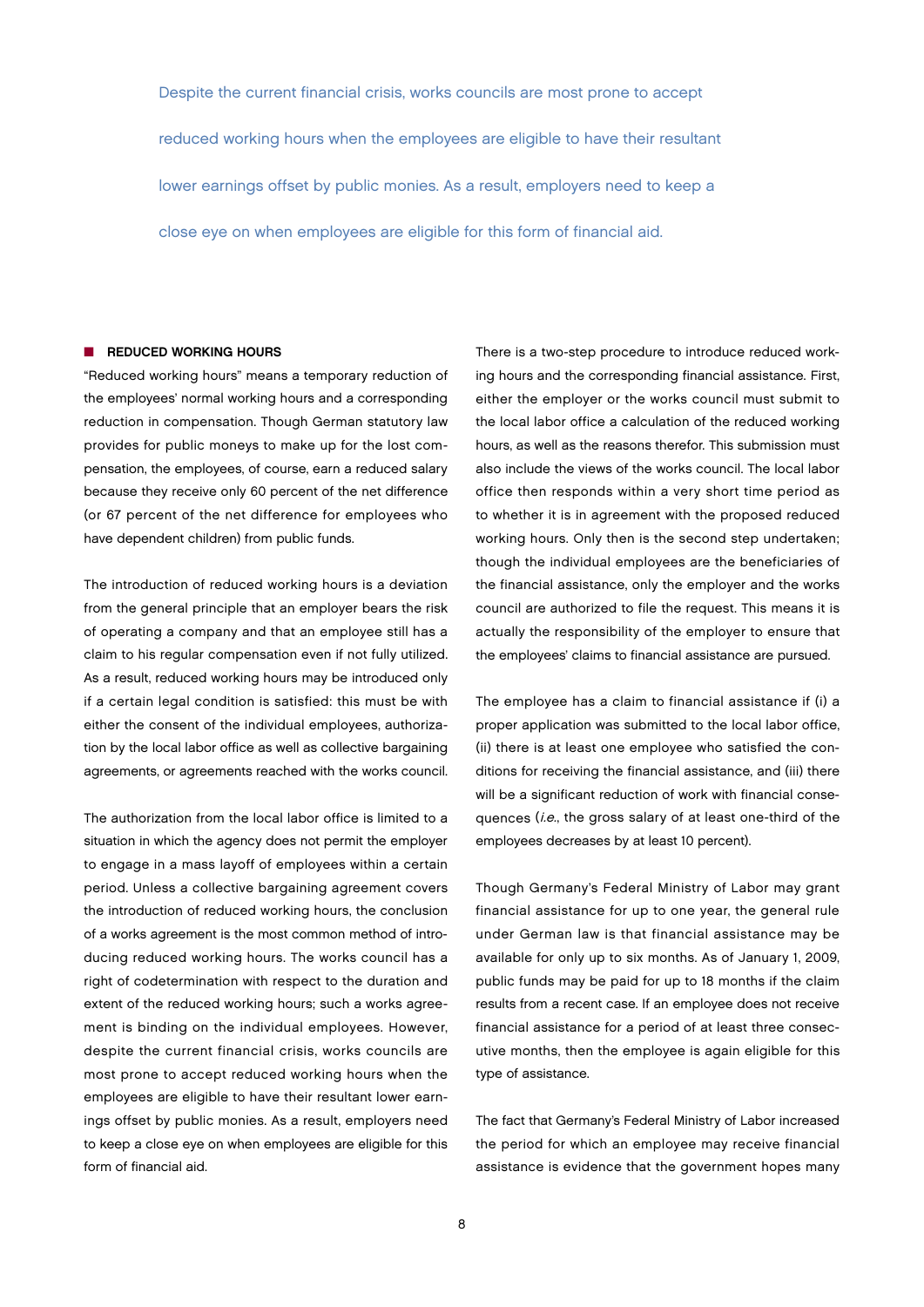employees will be able to survive the current financial crisis by being subjected to reduced working hours. With some advance planning, an employer will be able to save a good amount of money by granting employees time off, releasing employees from work, imposing company vacations, and introducing reduced working hours. Simultaneously, the employees will not necessarily have to take the brunt of the hit.

# GREATER TAX BENEFITS FOR STOCK OWNERSHIP OF EMPLOYEES

#### **By Alexa Clauss**

Frankfurt German Attorney at Law aclauss@jonesday.com ++49 69 9726 3939

With the intent of increasing employee stock ownership in Germany, the German legislature amended various tax and investment statutes, effective April 1, 2009, by providing for greater tax benefits and financial incentives.

To begin, the German government subsidizes certain employee investments—e.g., to acquire shares in the employer, for life insurance, and for home-building savings agreements—under the Accumulation of Capital Act. As of April 1, 2009, the rates for these subsidies will be increased from 18 percent to 20 percent of the investment. Simultaneously, more employees will be able to take advantage of these financial programs, as they are now available to those who earn up to €20,000 per year (or €40,000 for joint filings); this threshold amount was increased from €17,900 per year (€35,800 for joint filings).

Further, under Germany's Income Tax Act, the threshold for benefits when granting employee stock will be increased from €135 to €360, meaning employees will be exempt from income tax and social security contributions for employee stock as long as the annual benefit from granted stock does not exceed this increased threshold.

Finally, as the result of an amendment to the Investment Act, additional financial incentives will be available for stock held through an employee profit-sharing fund; in particular, the fund's managing investment company will be permitted to acquire interests in nonlisted companies, including silent

partnerships as well as nonsecuritized receivables of these entities. One proviso: Only funds that guarantee a capital reflow of 75 percent qualify for this financial incentive; this is to ensure that employees of small and medium-sized businesses can also participate in employee stock ownership. The investment company may redeem the shares up to two times per year but must do so at least once annually.

# THE TERMINATION OF EMPLOYEES— AN EVER-EVOLVING TOPIC

#### **By Georg Mikes**

Frankfurt German Attorney at Law; Certified Labor and Employment Lawyer gmikes@jonesday.com ++49 69 9726 3939

Not surprisingly, Germany is not immune to the current financial crisis. As a result, employers are finding themselves faced with the need to terminate employees. This article will discuss some of the recent developments with respect to the termination of employees in Germany.

## **n** TERMINATION AND EMPLOYERS' "BUSINESS Decisions"

Many employers have concluded that their permanent employees are relatively inflexible; this is in large part because the introduction of longer or reduced working hours is generally subject to a works council's right of codetermination. In an attempt to circumvent this—or at least minimize it—employers have tended to make greater use of independent contractors or temporary employees through the use of temp agencies.

In a Federal Labor Court decision of March 13, 2008, the court was faced with a case in which an employer decided that certain work was no longer to be performed by the permanent employees but by temporary employees hired through an agency. Unlike in the typical business-related termination, the employer could not argue that the actual workload had decreased; instead, he could merely argue that such work was no longer to be performed by the permanent employees. The court held in his favor, stating that the employer's decision to use temporary employees through an agency constituted a "business decision."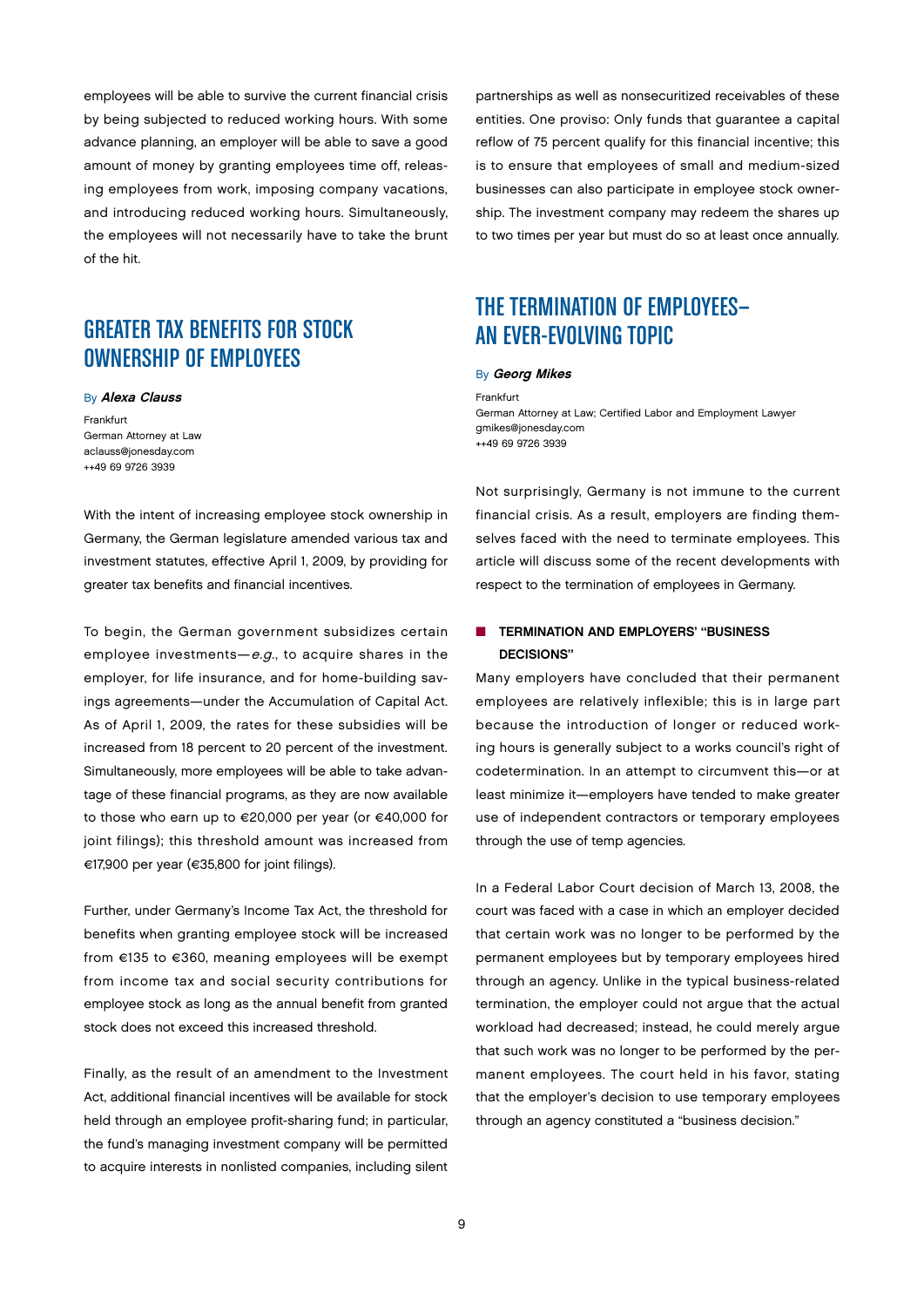Of course, not every decision rendered by an employer falls within the purview of a "business decision"; this principle is reserved for those fundamental and essential employer decisions that are also constitutionally protected as a right to private property. For example, an employer's decision to close a facility qualifies as a business decision (even though the works council has a right of codetermination); the resultant decision to terminate the employees, however, is not a business decision but a regular managerial decision. German law distinguishes between business decisions and managerial decisions, as the former are reviewed only to determine whether they were made in an arbitrary or capricious manner. Such a limited review is to an employer's benefit, because it means the employer will



typically be able to justify the resultant terminations, even if they are reviewed as managerial decisions.

## ■ TERMINATION OF ENTIRE LEVEL OF EMPLOYEES-A "Business Decision"?

Similarly, the Federal Labor Court held in its February 13, 2008, ruling that an employer's elimination of an entire level of employees also qualified as a business decision. This ruling essentially confirmed earlier case law by holding that it is largely within the employer's discretion to decide whether to remove an entire level of employees. Oddly enough, by holding that an employer may decide to remove an entire level of employees, the court actually limited an employer's discretion with respect to such a decision because the court added that the employer has a higher burden to meet when facing litigation for such terminations. Specifically, the employer must be able to present evidence that either (i) the work being performed by the terminated employees no longer exists, or (ii) the employees either one level higher or one level lower are able to perform the work and that the performance of such work does not violate the terms of those employees' employment agreements. Though this decision does not eliminate in its entirety a court's tendency to conduct only a limited review of business decisions, it does modify existing case law because the elimination of an entire level of employees does not in itself justify the termination of the employees.

## **N** EVIDENCE IN A WRONGFUL DISMISSAL ACTION AND Form Requirements

German statutory law requires an employee not only to observe a short statute of limitations if the employee decides to file a wrongful dismissal action (three weeks from the date of receipt of the termination), but also to present all of the arguments for his belief that the dismissal was invalid. An employee filing such an action recently learned the hard way that the Federal Labor Court applies this provision rigidly. Though the employee had filed his action within the statutory three-week period and had

Though the works council will accept a name list only begrudgingly, since it sets forth the extent to which individual employees are protected against termination, the employer should pursue the conclusion of such a name list.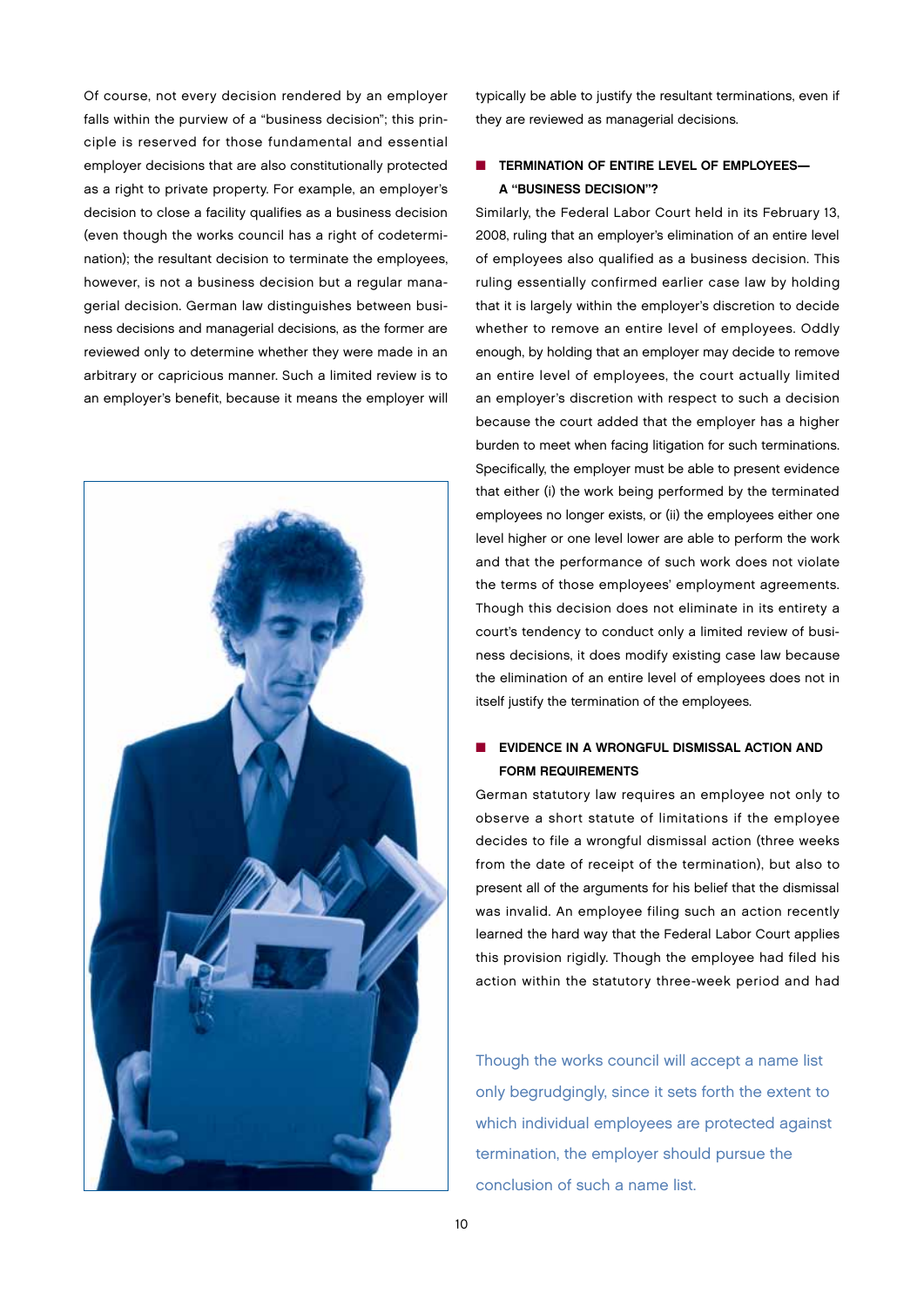referred to the applicable collective bargaining agreement in his complaint, he failed—until reaching the Federal Labor Court—to argue specifically that the collective bargaining agreement sets forth that an employee with his years of service and age may generally not be terminated (except for cause). The Federal Labor Court held that this argument should have been presented earlier and accordingly refused to change the lower courts' rulings.

In another case, an employer received the brunt of the Federal Labor Court's adherence to form when he failed to follow certain statutory form requirements to a T. Under German law, the termination of an employment relationship must be in writing; the notice of termination must include the original signature of the employer (or his representative). Caution: Do not try to terminate your employees by way of email or fax—this is invalid in Germany. The employer at issue, however, had a different problem. Though he had issued an original termination letter, the employer merely initialed the letter rather than sign his full name. The Federal Labor Court held that an employer's initializing a termination letter fails to meet the statutory requirements. Though the signature does not necessarily need to be legible, the notice of termination must evidence that the signatory intended to sign with his full name. The court held the notice of termination at issue to be invalid. Accordingly, employers are well advised to put in at least a minimum of effort when signing a notice of termination.

## $\blacksquare$  NAME LIST TO A RECONCILIATION OF INTERESTS **AGREEMENT**

If an employer intends to engage in a major restructuring in a plant that has a works council, he will first need to negotiate a "social plan" and a "reconciliation of interests agreement" with the works council. To put it colloquially, the social plan sets forth "how much" (in terms of severance payments to be made to the employees) and the reconciliation of interests agreement sets forth the "why, how, and when" of the reorganization.

To facilitate the entire negotiations, German law permits an employer to negotiate a "name list" with the works council. Though the works council will accept a name list only begrudgingly, since it sets forth the extent to which individual employees are protected against termination, the employer should pursue the conclusion of such a name list. As discussed below, this will be to the employer's benefit.

An employer in Germany must typically justify any terminations of employees for business-related reasons by demonstrating to a labor court not only that there was indeed a valid business reason for the terminations, but also that the employer selected the correct employees to be terminated. In order to select the correct employee(s) to terminate, the employer must group together all the employees who are comparable in terms of position, type of work, and hierarchy and then determine which of those employees are least in need of protection based on four characteristics (age, seniority, number of dependents, and whether they are disabled). This procedure leaves a lot of room for mistakes; nevertheless, the selection procedure is subject to strict scrutiny by the courts if challenged.

In a name list, employers and works councils agree on those employees who, in their collective opinion, are to be terminated, as they are deemed to be less in need of protection against termination based on their social characteristics. If the employer and works council agree on a name list, and the terminations are subsequently challenged because the employer made the incorrect choices based on the employees' social characteristics, the court's review is limited to whether there were any "gross mistakes" on the employer's part. Further, the court must assume that the employees were, in fact, terminated for valid business reasons.

A new Federal Labor Court decision has now explicitly confirmed that there is a high threshold for labor courts to conclude that an employer made a "gross mistake" in terms of creating the groups based on the employees' social characteristics. In that case, the employer had considered only employees of one agency instead of considering also the comparable employees of the other agencies. This "incorrect" social selection process, however, was "cured" by the name list that had been prepared; the Federal Labor Court held that the employer had not made a gross mistake, and the terminations were valid. This case underlines the tremendous value a name list may have for employers. Additionally, the mere existence of a name list will invariably reduce the risk of litigation, as employees will know that the burden they must meet to overcome the terminations is high.